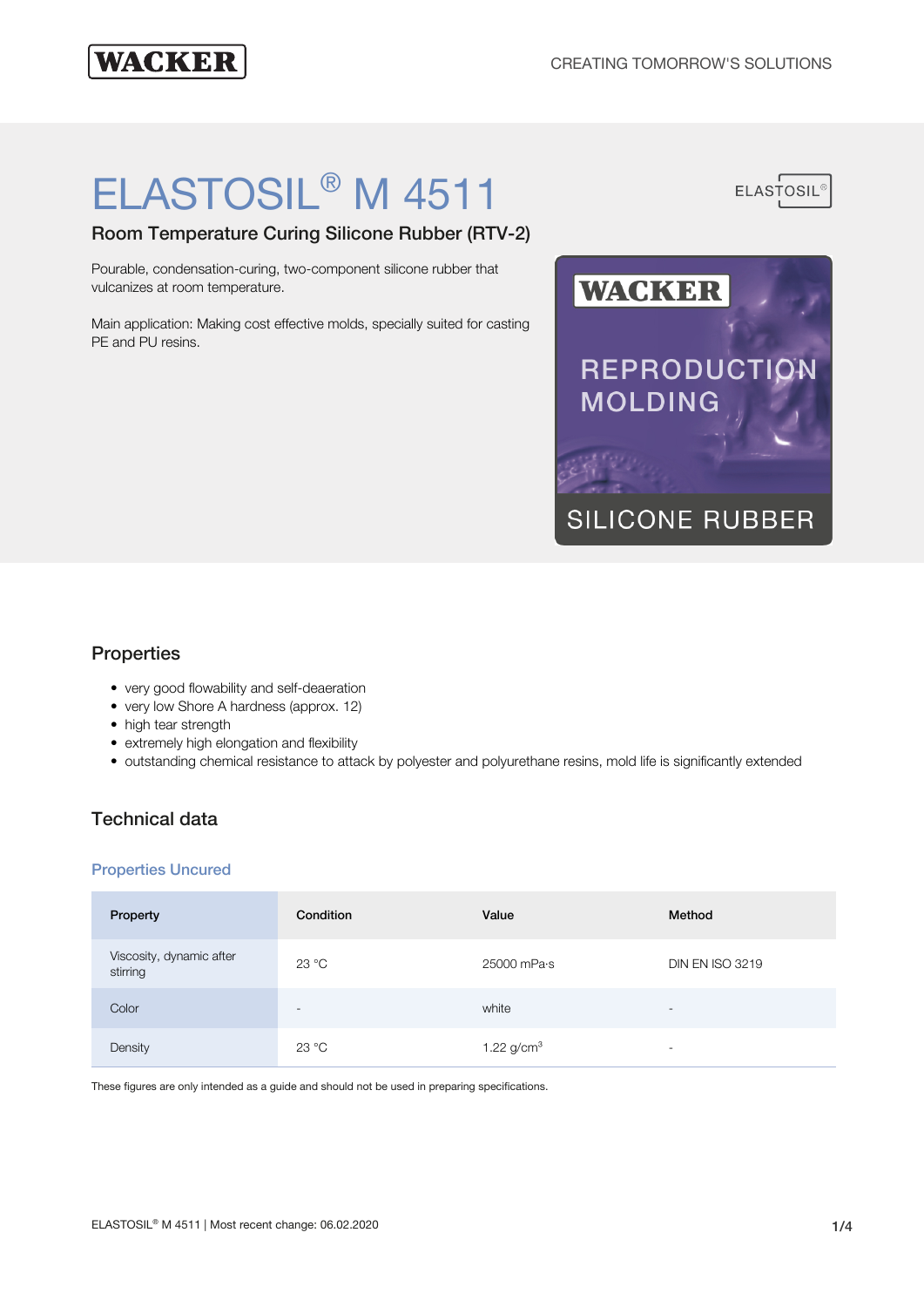#### **Catalyzed**

(catalyzed with 5 wt % Catalyst T 51, after 4 days at 23 °C / 50 % rel. humidity)

| Property           | Condition | Value       | Method          |
|--------------------|-----------|-------------|-----------------|
| Viscosity, dynamic | 23 °C     | 20000 mPa·s | <b>ISO 3219</b> |

These figures are only intended as a guide and should not be used in preparing specifications.

#### Properties Cured

| Property            | Condition                | Value                   | Method                   |
|---------------------|--------------------------|-------------------------|--------------------------|
| Linear shrinkage    | $\overline{\phantom{a}}$ | < 0.4 %                 | $\overline{\phantom{a}}$ |
| Elongation at break | $\overline{\phantom{a}}$ | 600 %                   | <b>ISO 37</b>            |
| Tensile strength    | $\overline{\phantom{a}}$ | $3.5$ N/mm <sup>2</sup> | <b>ISO 37</b>            |
| Hardness Shore A    | $\overline{\phantom{a}}$ | 12                      | <b>ISO 868</b>           |
| Density in water    | 23 °C                    | 1.22 $g/cm^{3}$         | <b>ISO 2781</b>          |
| Tear strength       | $\overline{\phantom{a}}$ | $>18$ N/mm              | ASTM D 624 B             |

#### These figures are only intended as a guide and should not be used in preparing specifications.

All the information provided is in accordance with the present state of our knowledge. Nonetheless, we disclaim any warranty or liability whatsoever and reserve the right, at any time, to effect technical alterations. The information provided, as well as the product's fitness for an intended application, should be checked by the buyer in preliminary trials Contractual terms and conditions always take precedence. This disclaimer of warranty and liability also applies particularly in foreign countries with respect to third parties' rights.

## Applications

• Reproduction molding for foundry, arts and handicraft

## Application details

ELASTOSIL® M 4511 is a high-performance moldmaking compound, which is particularly suitable for the reproduction of models with extensive undercuts. ELASTOSIL® M 4511 is especially suitable for the processing of polyester and polyurethane resins.

Due to its very high extensibility and low flexural modulus, ELASTOSIL® M 4511 is best suited for the reproduction of fine or fragile models, where the piece may be damaged by more rigid molding materials on demolding.

ELASTOSIL® M 4511 exhibits low hardness and high strength, plus excellent ink transfer characteristics. These make it a perfect base material for the production of printing pads.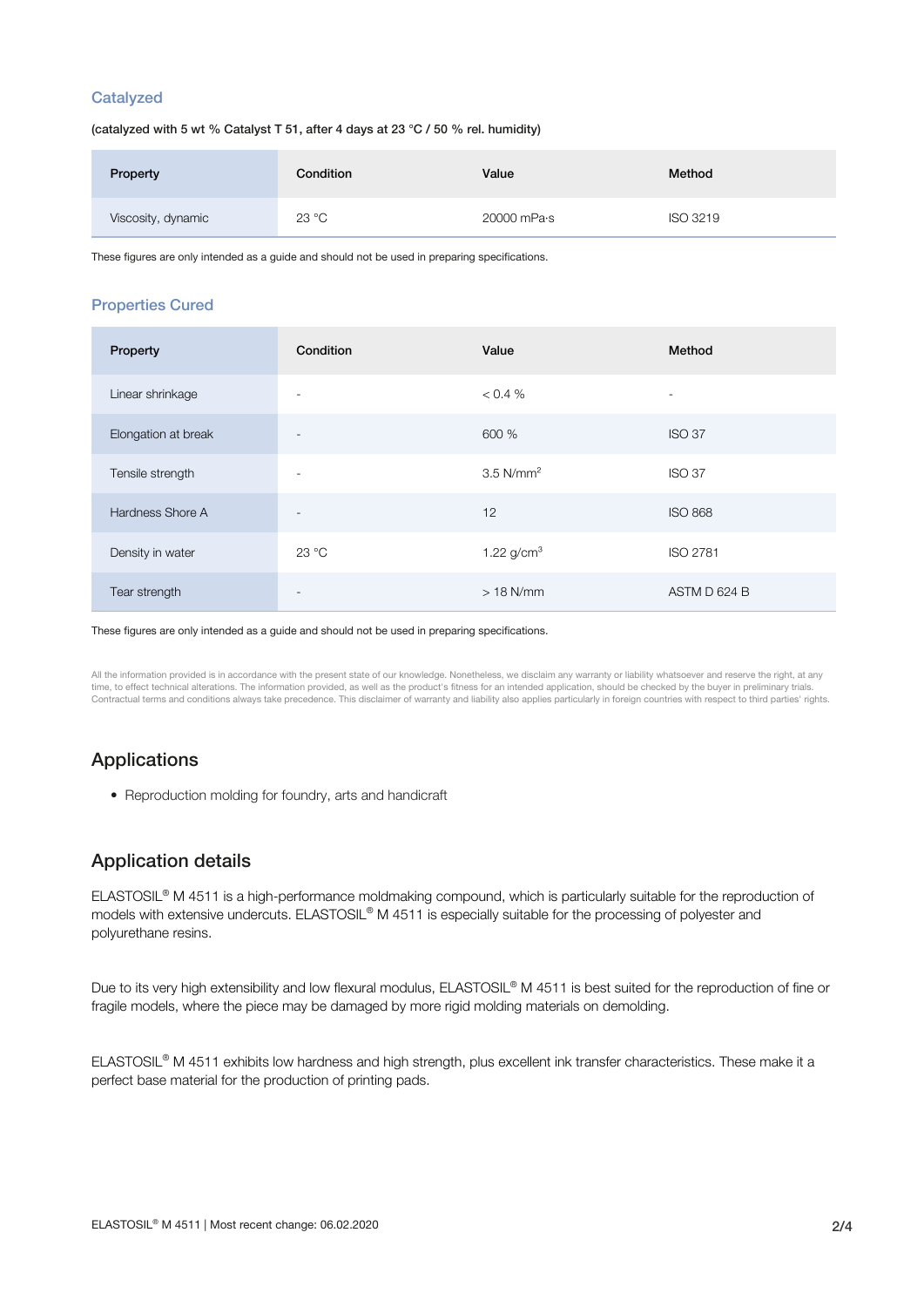## **Processing**

If molds for processing epoxy or polyurethane resins are to be made, ELASTOSIL M 4511 is cured by adding 5 wt % Catalyst T 21.

For molds used to process other reproduction materials such as polyester resins, plaster, concrete, synthetic stone, wax or low-melting alloys, 5 wt % Catalyst T 51 should be used.

| Catalyst | Pot life.<br>[min] | Curing time (tack-free),<br>m |
|----------|--------------------|-------------------------------|
| 5 % T 21 | 60-90              | $8 - 10$                      |
| 5 % T 51 | 60-90              | $8 - 10$                      |

Pot lifes and curing times of both catalysts may be accelerated, and thus adjusted to suit the individual application by blending with Catalyst T 47. For faster curing either catalyst may be blended with Catalyst T 47. E.g. at a ratio

of 95 : 5 (T51 : T47) the pot life decreases to about 30 min, and the mold needs only about 4 h to cure.

Further instructions on blending any catalyst with Catalyst T 47 may be found in our data-sheet: "WACKER® T-series catalysts".

The pot life is the period of time at 23 °C / 50 % rel. humidity during which the catalyzed mix to attain a viscosity of 100,000 mPa s and still be just pourable

#### Please check also our brochures and info sheets.

## Packaging and storage

#### **Storage**

The 'Best use before end' date of each batch is shown on the product label.

Storage beyond the date specified on the label does not necessarily mean that the product is no longer usable. In this case however, the properties required for the intended use must be checked for quality assurance reasons.

### Safety notes

Being a condensation-curing silicone rubber, ELASTOSIL® M 4511 contains only constituents that over many years have proved to be neither toxic nor aggressive. Special handling precautions are therefore not required, i.e., only the general industrial hygiene regulations apply.

Catalysts T 21, T 51 and T 47 contain organotin compounds, are flammable (flash points 50 °C) and may cause irritation in contact with eyes and skin. Adequate protective measures are required.

Comprehensive instructions are given in the corresponding Material Safety Data Sheets. They are available on request from WACKER subsidiaries or may be printed via WACKER web site http://www.wacker.com.

## QR Code ELASTOSIL® M 4511